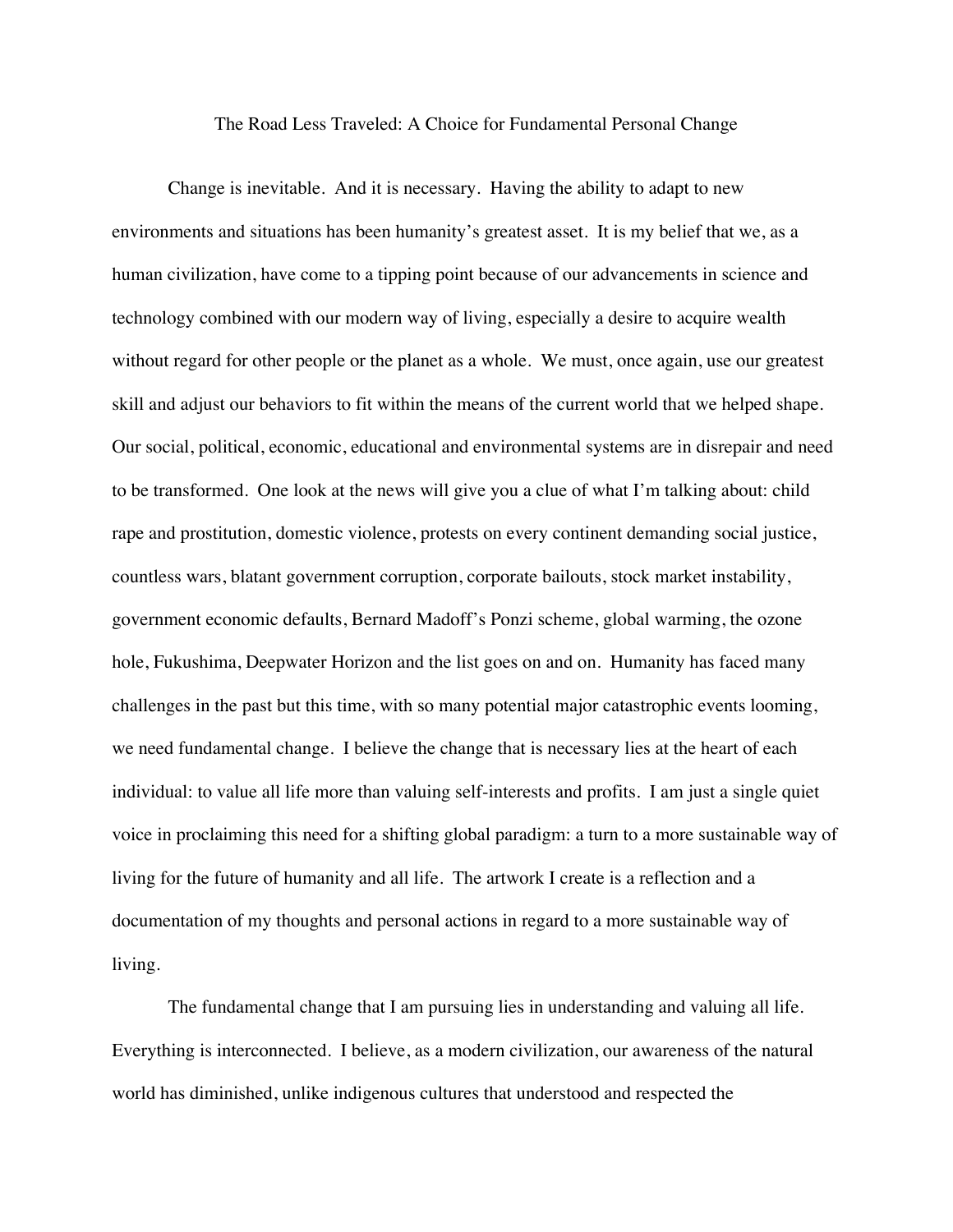interconnections of life. My response is to take action by investigating nature through personal experiences, then bringing those experiences into my art to facilitate awareness by those who view my art. In the process, I am getting to know myself in new ways as well as reconnecting with nature. My investigation has taken me from wild edibles to "primitive" skills to blindfolded walks in the forests and beyond.

During my blindfolded walks I navigate the forest without bumping into trees. I sense the trees. I feel the ground with my feet: soft areas, hard areas, sandy areas, or ones covered with leaves. I am aware of subtle changes in topography: up and down, bumps here and depressions there. I notice the crunching of dry leaves beneath my feet as I walk. I am fully aware of the subtle sounds that used to blend together as background noise, like the sounds of a slight breeze rustling the leaves, the buzzing of flying insects and of course the singing of many songbirds. Walking blindfolded in the woods not only reconnects me with the forest but also heightens my proprioceptive sense.

Taking these experiences as the basis for an art exhibition, much the same way that Hamish Fulton uses his walks as the foundation of his art, I collaborated with four Millersville University students to produce *Experiential Epistemology: An Awareness Installation*. All of us walked blindfolded in the forest. Then we brought what was essential to our experience into the gallery for an experiential installation.

What was important: we were aware of our presence in the forest, the ground we stepped on, dry leaves, grass or soil, whether the ground was even or slanted, uphill or downhill, the sounds of our steps, the birds and insects, the smell of the woods, the smell of ourselves, and the awareness of the trees, shrubs and living material around us.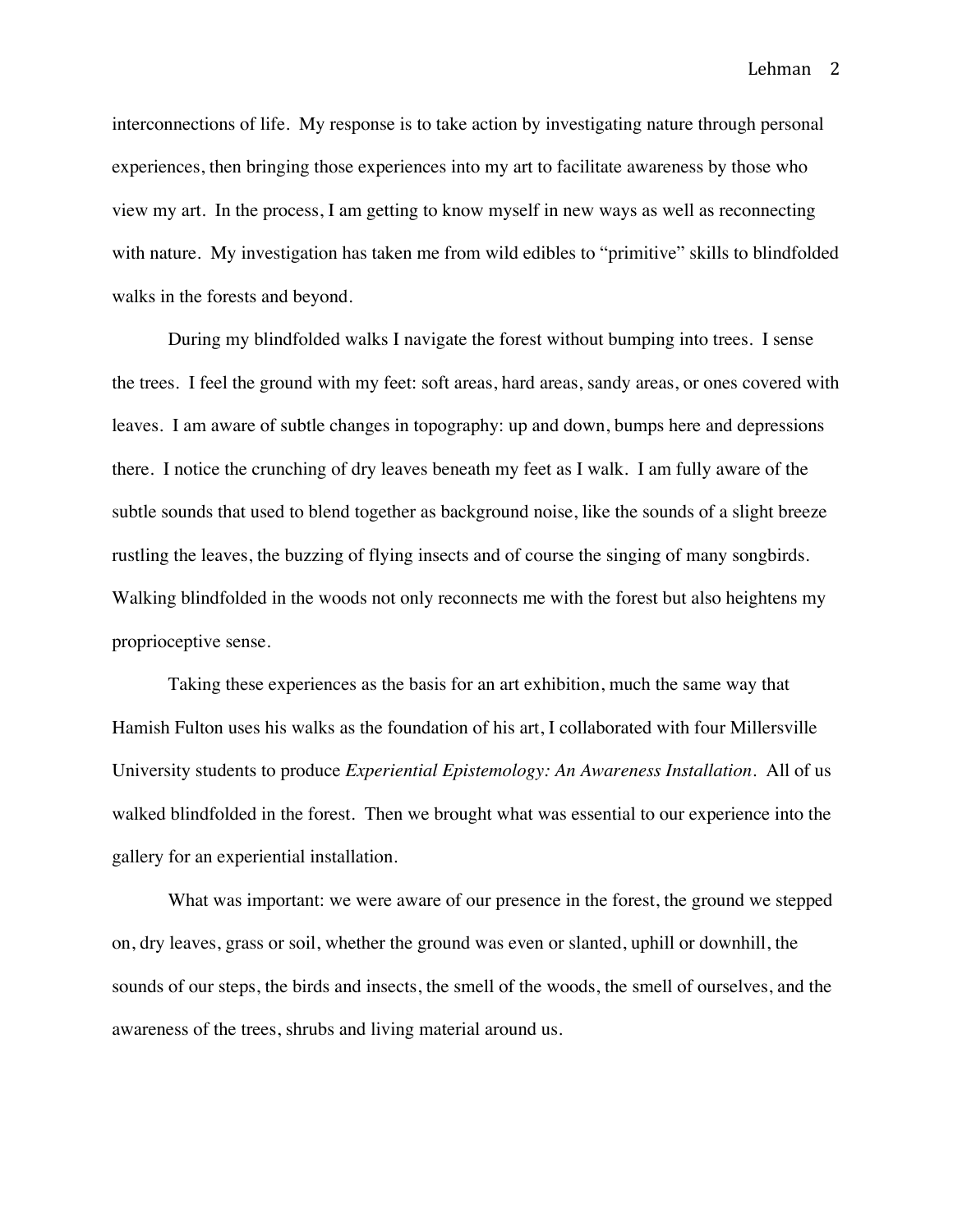In the gallery, we are not outside, so we didn't want to falsify nature by trying to create a natural setting inside. But we wanted to let viewers be aware of our outdoor experience by having a similar gallery experience. So we designed the exhibition to make viewers aware of their presence inside the gallery, what they stepped on, what sounds they heard, what they smelled and what they saw. Live plants were brought into the gallery but were kept in their plastic containers to show that we were not trying to recreate a natural environment indoors. We used technology as a contrast to nature by showing video footage of our blindfolded walks. The images were projected large enough to cover an entire wall and go onto the floor and ceiling of the gallery, so the viewer walked into the images and became a part of the work as well.

The idea of creating an experience for the viewer is important to me. I feel as though the viewer becomes present and is involved, as opposed to viewing the work from the outside. The viewers become participants, which has a larger impact on them.

My work like Fulton's work relies on personal experiences. However, Fulton's work goes far beyond his personal experience of the natural world. As he moves though the landscape during his multiple-day hikes he intends to "leave no trace." He does not try to manipulate the landscape and create land art or earthworks. His work consists mostly of nature photography taken during his walks combined with words, or simply words with no imagery. The works are based on his walks but are not meant to recreate the experience of the walks, similar to my gallery experience mentioned earlier. Today, Fulton's art functions as a manifesto for environmental concerns.

Take for example one of his more direct pieces: A very gray, black and white grainy photograph of a misty morning overlooking the landscape. Across the left side of the image, reading sideways, is printed in light blue letters: TO BUILD IS TO DESTROY. Also on the left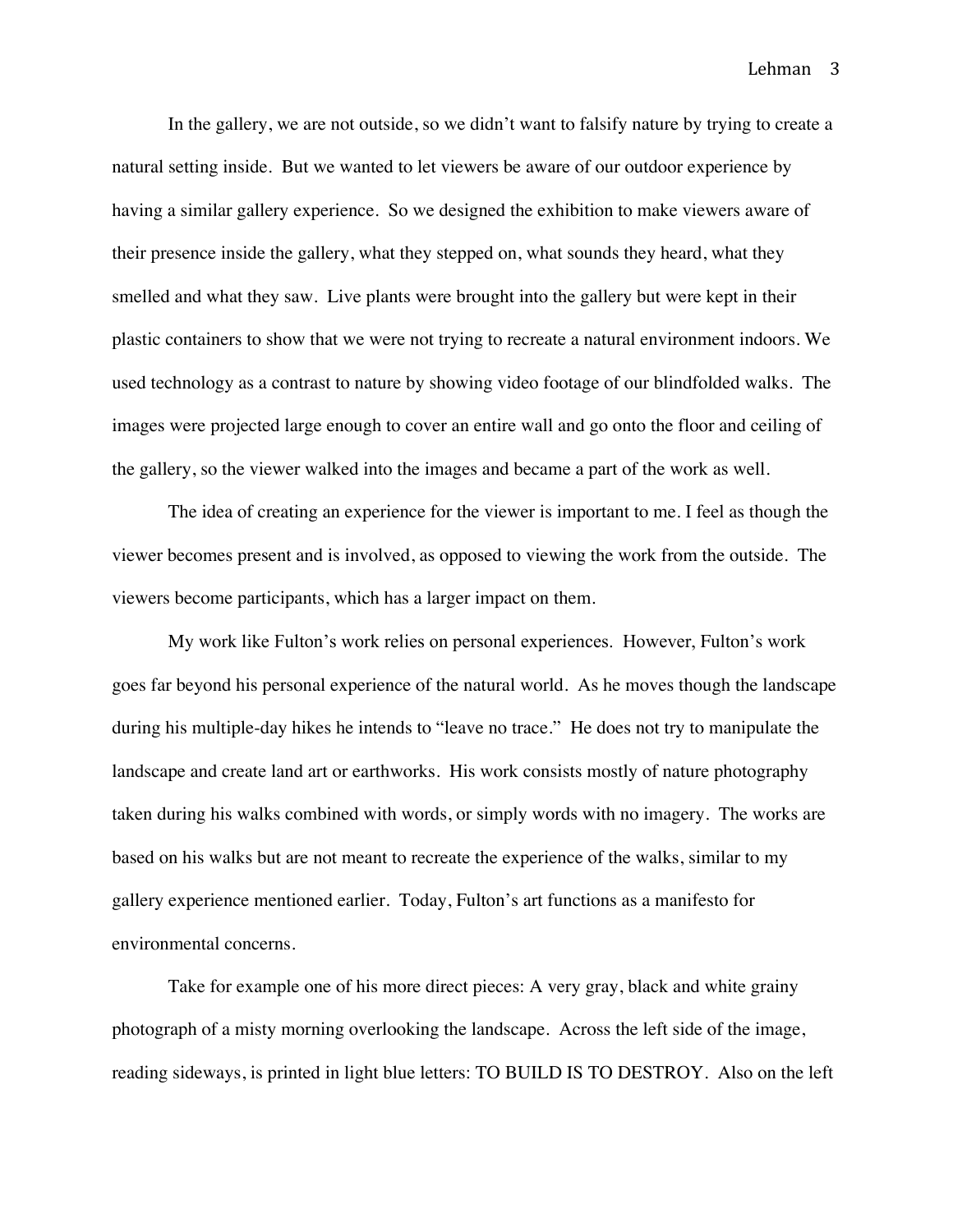side of the image is printed, also reading sideways, in smaller white letters: NO MAN-MADE OBSTACLES FOR THE WINTER WINDS 14 SEVEN DAY WALKS CAIRNGORMS SCOTLAND 1985-1999. It is not hard to understand his message about the impact of humanity on the natural landscape.

Fulton's work responds to the environmental debates about how humans interact with the planet. "In an indirect way, without preaching, he encourages us to reconsider our personal relationships with nature. The work is not protest art as such, but as Fulton says: 'The single most important issue of our times is the condition of the planet.' He calls for our awareness by proposing an alternative model for the relationship between man and nature." (Tufnell 17)

Andy Goldsworthy is another artist who embraces nature and tries to get to know a place through his artwork. On one occasion, he worked with ice at Glenmarlin Falls on the River Scaur in Dumfriesshire.

"When the cold arrived, that is where I went. I was disappointed at first because it was too sheltered. Only one pool was barely frozen. I used the precious ice – the work was not good, but it gave me a feel for the place. As the winter progressed, it became colder. Different pools started to freeze on different days depending on how sheltered they were or whether they were fed by running water (these pools were the last to freeze). As the cold intensified, my work became more ambitious and demanding – one work a day, with the ice sticking in just a few minutes. What I learned that week went beyond the ice in my hand." (Goldsworthy 1-2)

Goldsworthy, like Fulton, doesn't present his experience as the art. He presents the viewer with beautiful photographs that result from his hands-on experience of the place. His ephemeral works may last only a few moments, while he takes the photograph, before it is blown away by a slight breeze, such as when he works with leaves or feathers. Other pieces like his stonework will exist much longer for many people to notice, appreciate and contemplate.

Many of Goldsworthy's photographs present ordinary objects put together in extraordinary ways. These images create a dialog about the place for the viewer to contemplate.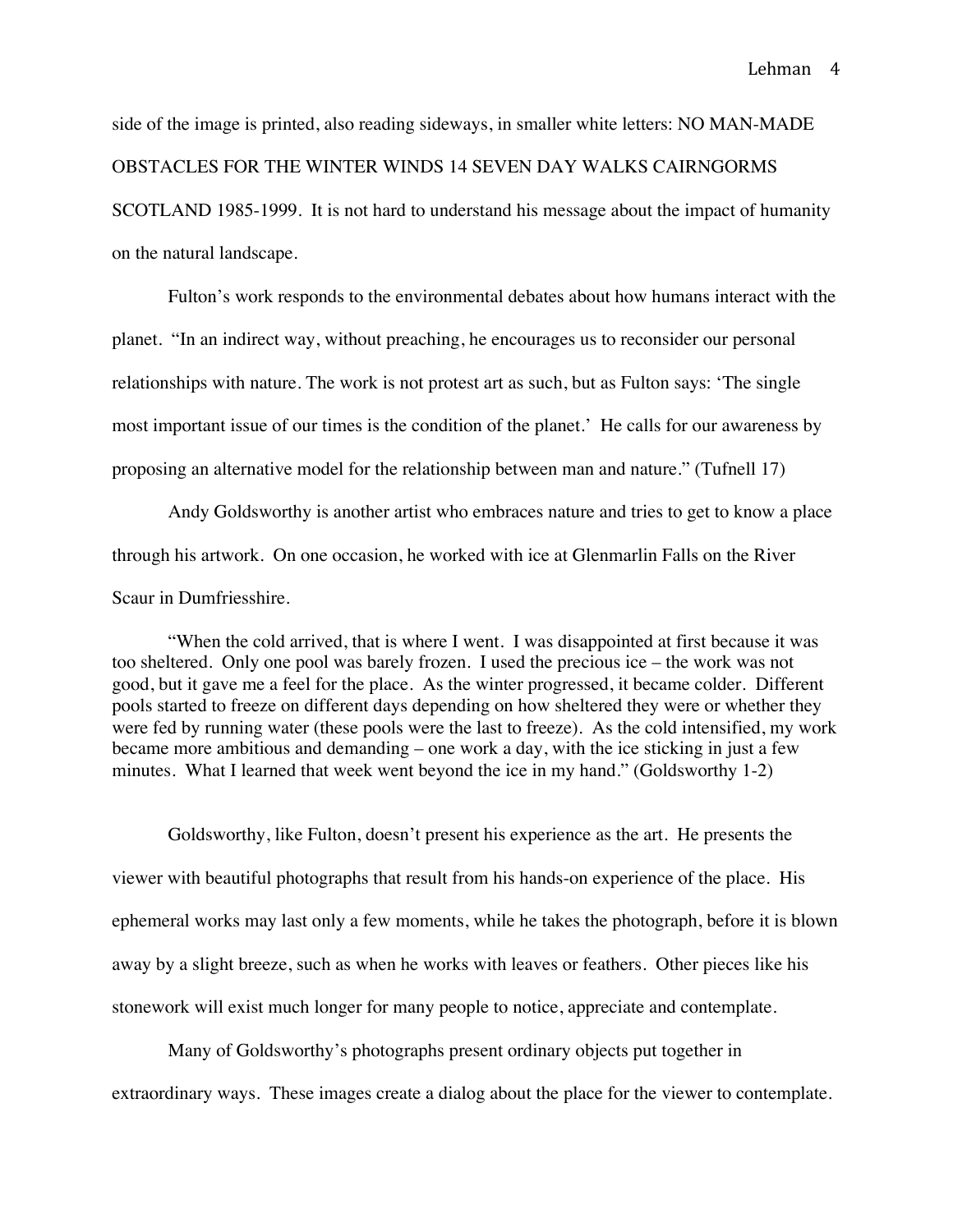Take for example a simple image of a rocky beach with a pile of rocks in the foreground. The sand appears at first to be light brown to tan in color. The rock pile in the foreground transitions from red rocks at the top of the pile to light red to white to grey and finally the bottom layer of rocks are black. The rock could be from anywhere but through a closer inspection of the blurred middle ground of the photograph you're able to notice the individual colors of rocks in the landscape. They match the colors of the rock in the foreground. It is this subtle information that makes viewers reevaluate what they are looking at, bringing them closer to the subject and closer to getting to know the place. Goldsworthy's process enables him to become familiar with the materials and the place where he works. His images allow his viewer to have a similar experience.

My installations also rely on my personal investigation of nature and my awareness of it and myself. Blindfolded walks are not my art but they are the foundation upon which I create installations. Through the MFA program, I also developed an object-oriented style of art making that communicates my feelings for the need of fundamental social change.

Artists throughout history have assessed their era and used their artwork to advocate change. They use their art as a catalyst for thought. I feel it is not the artists' role to provide answers or present viable solutions, but only to ask unique thought-provoking questions that begin or continue the dialog and provoke the debate. As the international hacking group Anonymous stated in one of the latest messages about social change, "…Artists: move the movement, stoke the flames…" (Anonymous 2:18) That is the power of art, to "move the movement," by presenting topics that the general public chooses to ignore and advance the dialog.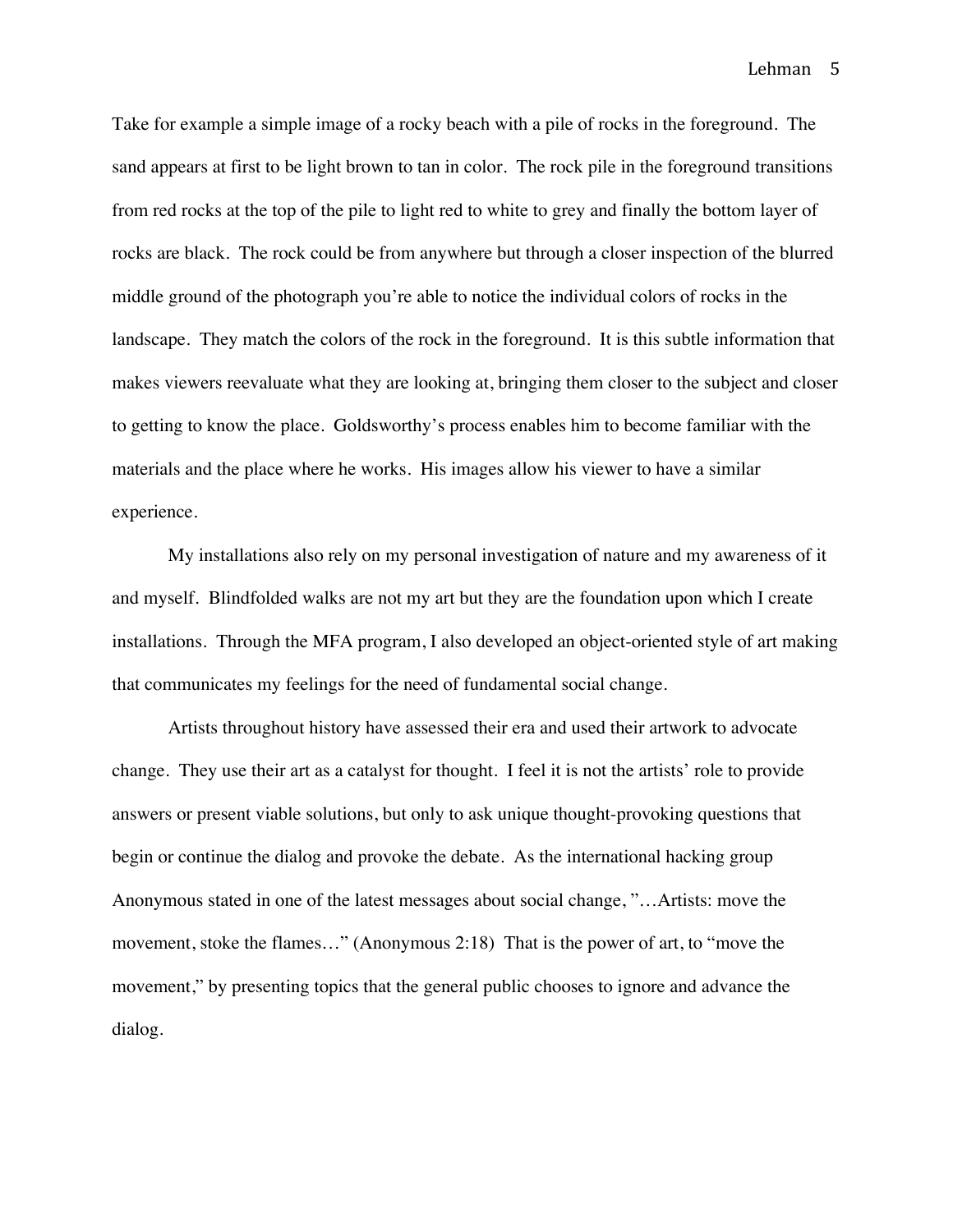Personal change that stems from personal evaluation is the fundamental change that I feel is happening today, that will move us beyond our current dilemmas. In 1970 Gil Scot Heron recognized this change and recorded "The Revolution Will Not Be Televised," a song about the changes that take place inside a person's mind. When asked about the song Heron replied, "You have to change your mind before you change the way you live and the way you move. So when we said that the revolution will not be televised, we were saying that the thing that is going to change people, it's something that no one will be able to capture on film. It will just be something that you see and all of a sudden you'll realize: I am on the wrong page or on the right page but the wrong note and I got to get in sync with everyone else to understand what is happening in this country." (Blumberg)

Forty-one years later, this is the exact process that is happening throughout the world. I am living and documenting it through my personal experiences. I am only one. But I am one. One voice bringing awareness to the need for basic change in the way we, as a human culture, think, feel and act.

Godfrey Reggio also recognized the shifting global paradigm and took action in 1982 by producing the first in a series of movies, the Qatsi trilogy, a thought-provoking film series that questions modern civilizations and the use of technology as a measure of progress.Qatsi, a Hopi word meaning "life" or "way or life," is used in each of the three film titles: *Koyaanisqatsi* - life out of balance: (1982), *Powaqqatsi* - parasitic life: (1988) and *Naqoyqatsi* - life as war: (2002).

*Koyaanisqatsi*, the first film in the series, begins by showing how wonderful technology is through a rocket launch beautifully shot in slow motion. Then, for contrast, it cuts to timelapse cloud formations gracefully flowing over the natural landscape, followed by other stunning imagery with human influences: endless rows of cultivated flowers, power lines cutting through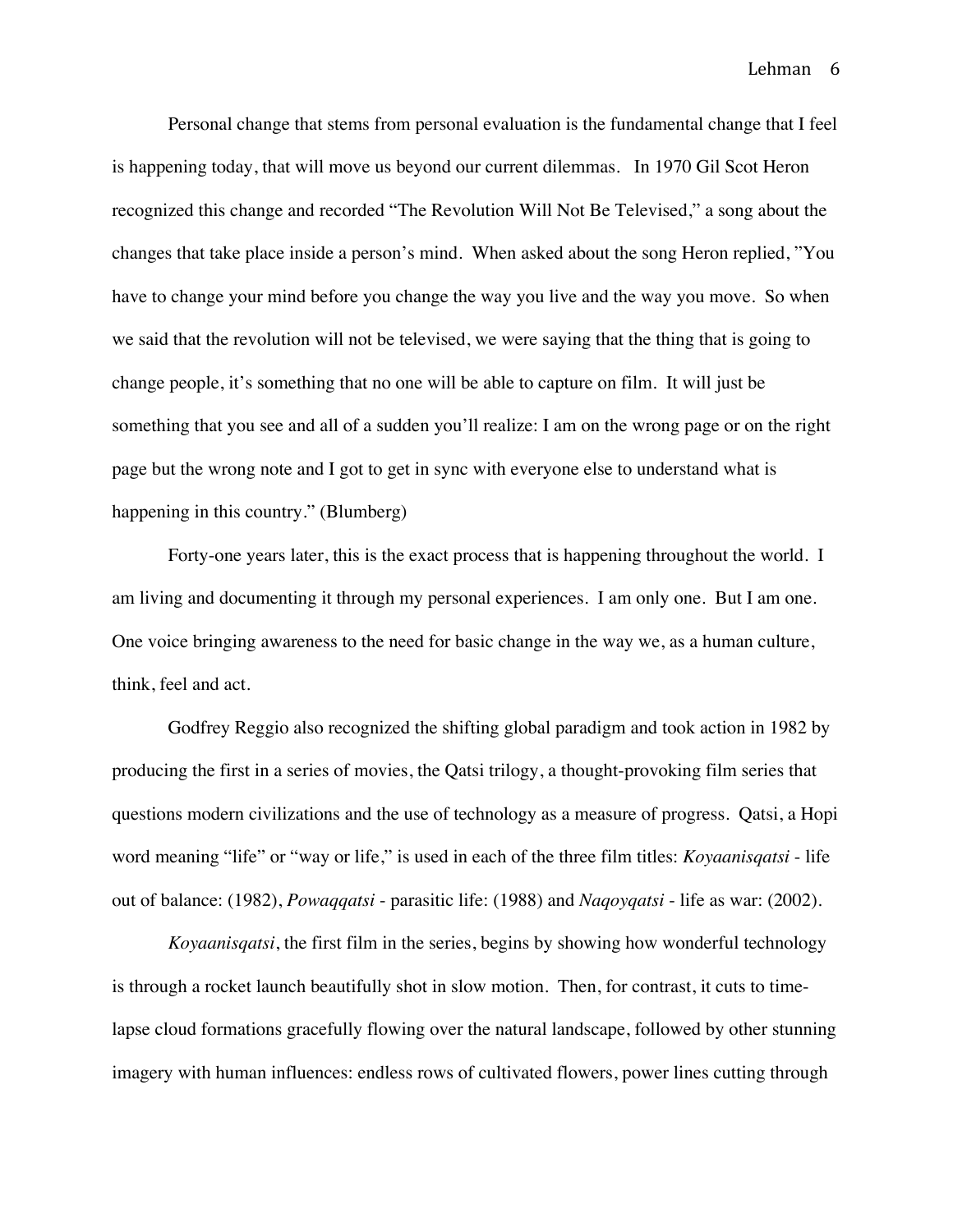the landscape, smoke billowing from chimneys, aerial views of cities and the mushroom cloud of an atomic bomb explosion (showing the destructive force of technological advancements). We witness humans in their mindless factory jobs poking hotdogs as they get stuck in machines on a high-speed production line (progress for humanity?). We see women picking up Twinkies, as fast as possible, only to put them down on another conveyer belt that whisks them away in another direction. The film comes full circle and ends with the Atlas-Centaur space rocket launching and then exploding in midair. This final sequence frames the movie well. In the beginning we are shown the great possibilities of technology and in the end, what can go wrong if modern civilizations misuse technology.

The movie questions whether technological advancements are really improving humanity's standard of living and suggests there is a disconnect between humanity and the Earth--as the title suggests, a life out of balance (with the planet). At the end of the movie a solution is not presented. We are left with only questions. However, what the movie does do is provoke thoughts that advance the idea of sustainable living. In an interview, Reggio stated, "I try to take a thousand pictures and offer you the power of one word, so that you can begin to rename the world in which you live…. That is the power of art. It leaves you free to have your own point of view." (Godfrey, 2006, 3:02)

Reggio's other two movies in the trilogy speak about what was and still is happening. *Powaqqatsi* - a parasitic life reflects on humanity plundering the earth of natural resources. And *Naqoyqatsi* - life as war, well, just look at any major news headlines and you see what he is talking about.

Reggio was not trying to provide answers. He was offering an alternative view of "progress" in the hopes that viewers would question what they saw and think about their own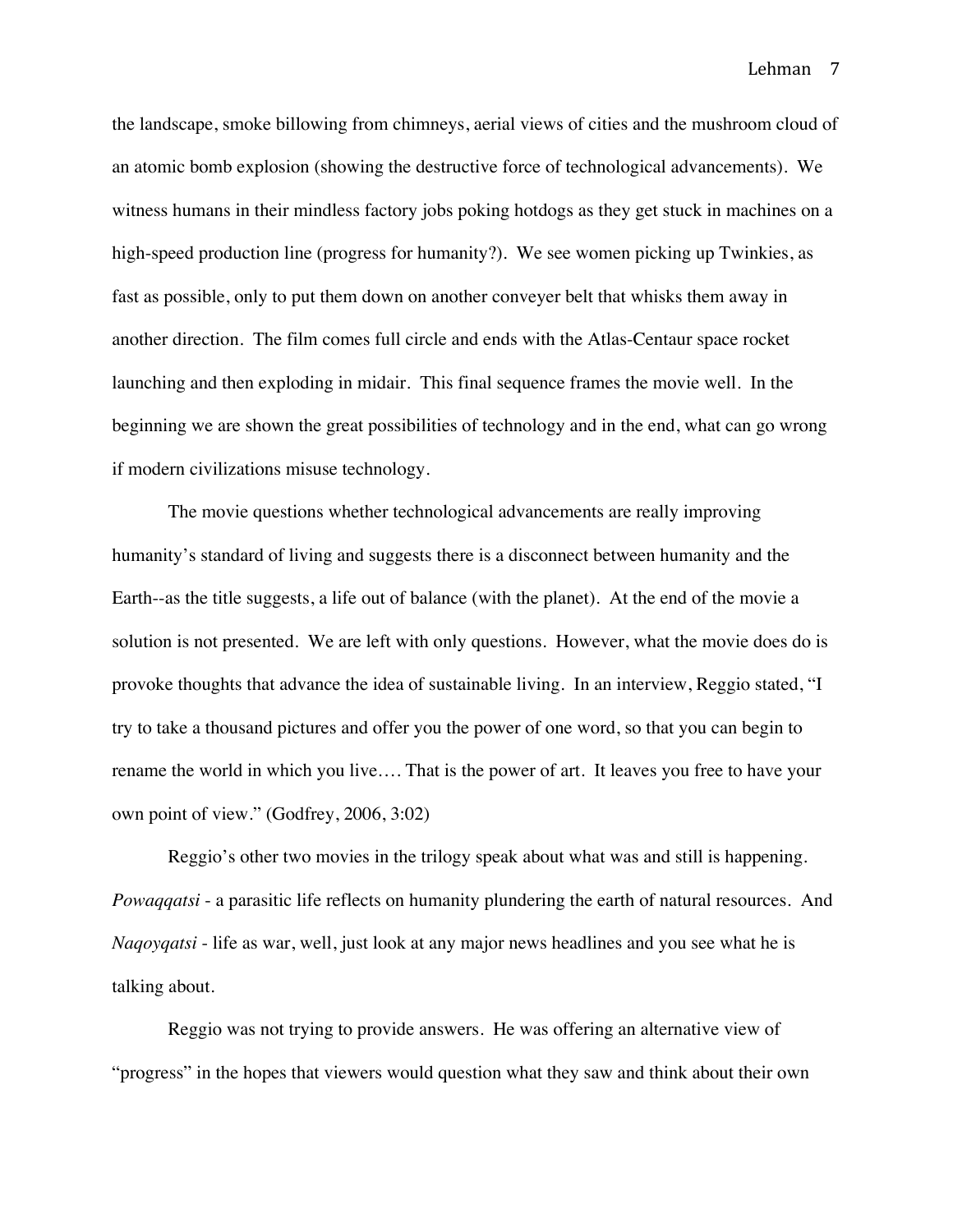relationships to other people, nature and technology. Then they could develop their own conclusions and ultimately bring about change in their behaviors.

My thinking is in line with the Qatsi trilogy. Humanity is out of balance with our planet. We're parasitic, think of ourselves first and are willing to destroy others through war to sustain an infinite growth paradigm (a term coined by Michael Ruppert, a former Los Angeles police officer, investigative reporter and social advocate for change, referring to our economic system based on growth and debt).

I must say that I am not opposed to science or technology. As a matter of fact, I am very interested in science and the scientific way of thinking, particularly physics, the study of the universe from nano particles to vast black holes. True science is great. One aspect that makes it great is that it openly admits that it could be wrong. The theories that are produced from the scientific method of thinking and analyzing are up for debate and peer review anytime. With new information, theories can be revised, strengthened or completely discarded.

The advancements in technology that have contributed to improving life for humanity are far too long to list. One thing is for sure: it has made the earth a relatively smaller place. We can travel longer distances faster and we can instantly communicate around the globe. The Internet has made it possible to share information and ideas with the world at the touch of a button. Through social media people are sharing information, giving their opinions and presenting alternatives that are crucial to the future of humanity. We have become a much more interconnected human population because of modern technological advancements.

It is my belief that we are disconnected from the Earth because of our modern way of living. I believe technology is a great asset to humanity and we need to use it to our benefit, not for our destruction. We, at least in the United States of America, view the world and everything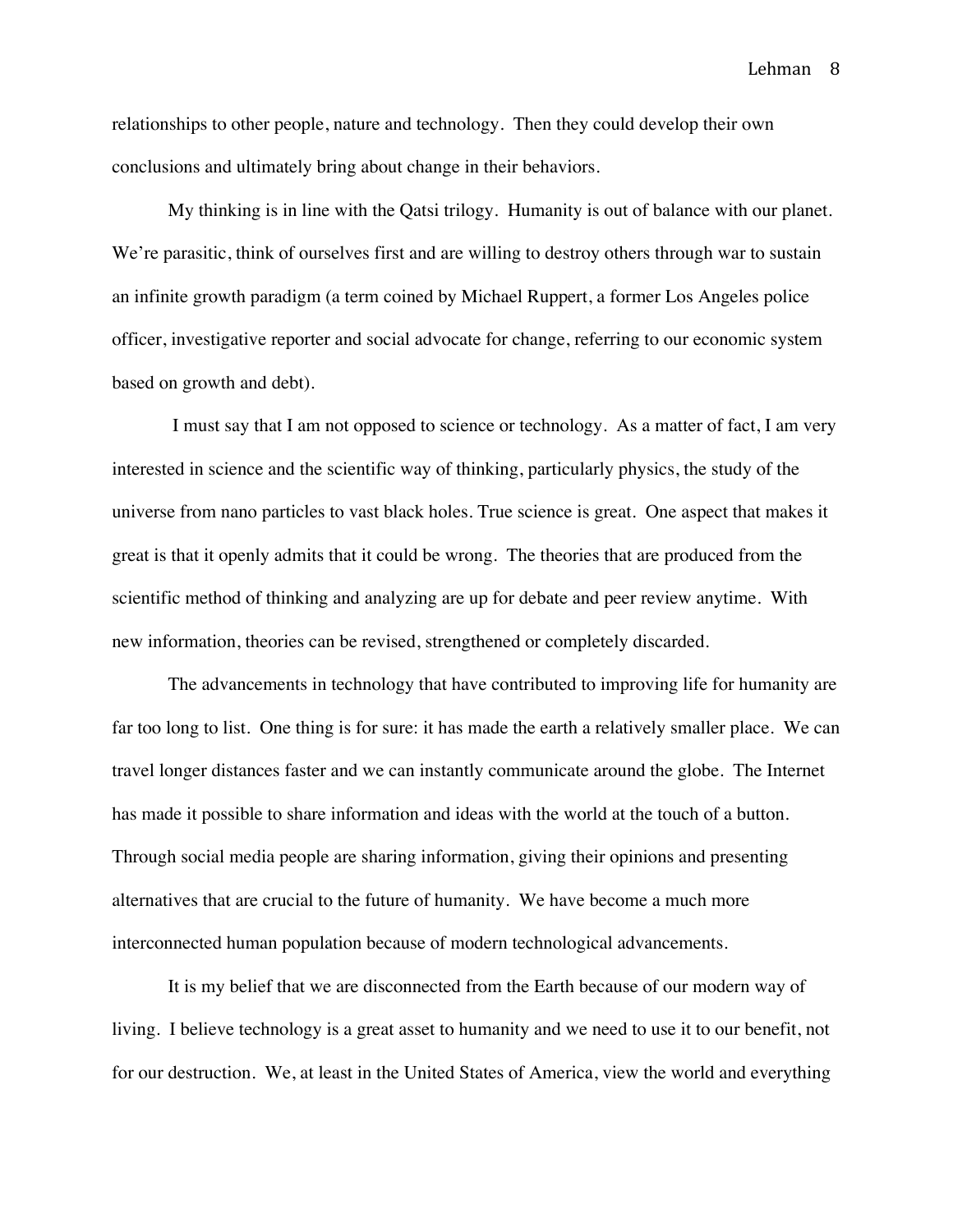on it as a resource, not as home for all life. The Earth is our home and we are not taking care of the place we live.

Many artists throughout history that have been on the forefront of social transformation; risking their careers, facing jail time and even being physically punished as they communicate the need for change. One of today's most prominent internationally recognized social advocates in the arts is Chinese artist Ai Weiwei. He is no stranger to the oppressive nature of the "powers that be" that are interested in maintaining control over the population even if it means disregarding human rights and human life. He was harassed and beaten by police and recently unlawfully detained for 80 days. By going full-bore into political art and using social media, Ai Weiwei has made artwork that is affecting the world by informing and engaging the general populace, far beyond the art community, from urban youth to international leaders.

On May  $12<sup>th</sup>$ , 2008 a major earthquake devastated the Sichuan providence in China killing 70,000 people. The local citizens wanted to know how many people were killed in the disaster, but the government refused to release the names of the dead. Ai was so outraged at the lack of government responsiveness he joined an investigation into the number of student deaths caused when government buildings collapsed due to poor construction. He established a "citizen's investigation" and surveyed schools and recovered names, birth dates and the names of the schools of the children who were killed. The project was not kindly received by the Chinese government because the investigation uncovered the widely reported fact that the school buildings' poor construction played a principal role in the disproportionately high mortality rate of schoolchildren, a fact that was strenuously covered up by government authorities.

Once the names were collected Ai posted every single name on his blog. Then he created works of art that spoke of the Chinese government's unwillingness to accept responsibility. "She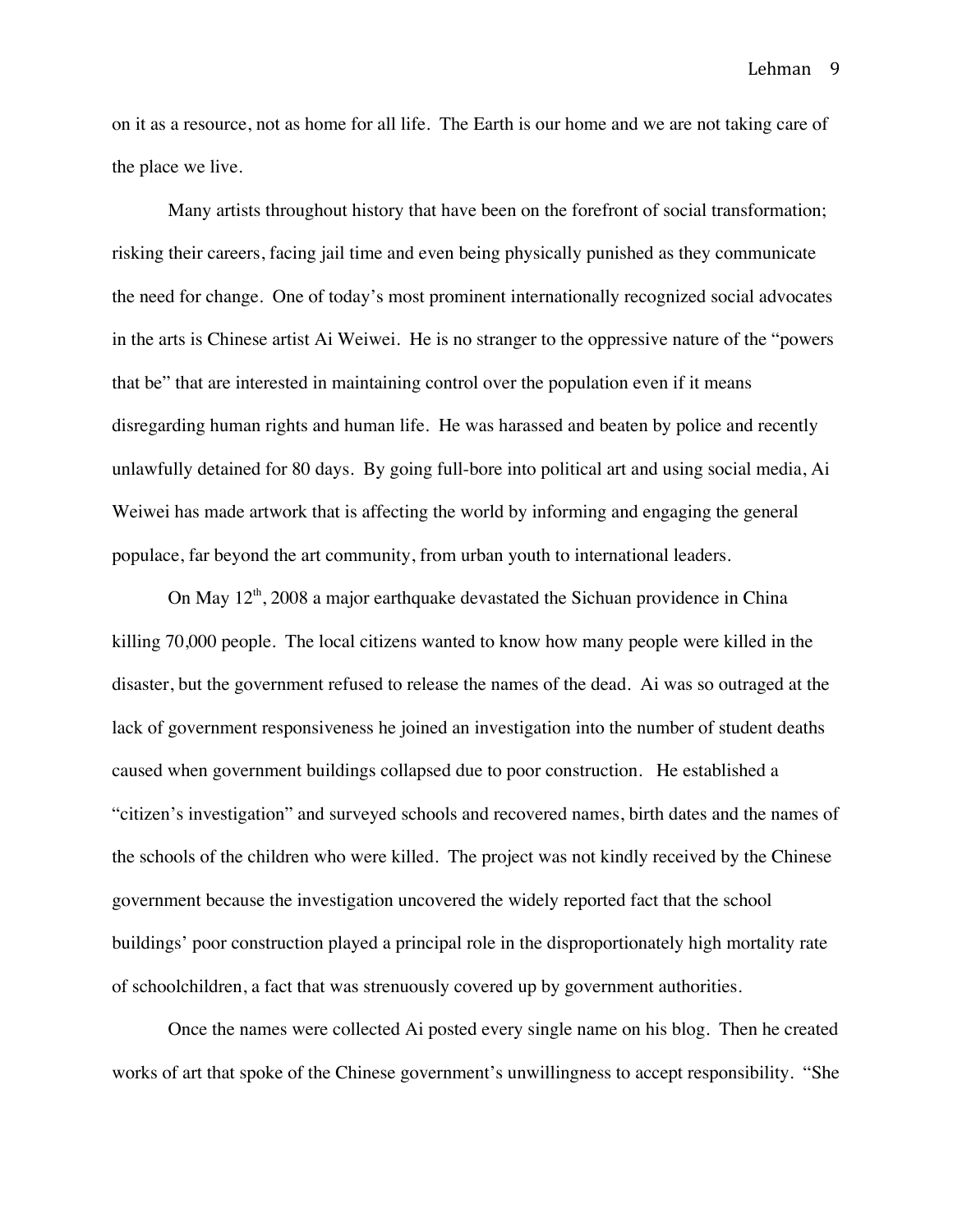lived happily for seven years in this world," is a quote from a grieving mother whose daughter was killed in the Sichuan earthquake. The statement was presented on the facade of Haus der Kunst museum in Munich, Germany, written in Chinese with 9,000 brightly colored backpacks. *Remembering* brought the Sichuan earthquake reality to the world. Unable to let the tragic event be forgotten, Ai continued to create work about it.

This April, as Ai sat in jail, Harvard University Graduate School of Design displayed another piece of his that commented on the Sichuan earthquake victims. The untitled work consists of 5,335 children's backpacks commemorating each child killed by inadequately constructed schools. The black and white backpacks were stacked in large cubes outside of the Northwest Labs, forcing college students to navigate around them to enter the building. His work resonated with the students and can be understood by people in all societies because it not only speaks to China but it relates to government and corporate cover-ups throughout the world.

Ai is very clear about his intent with his work. He has said his role is to be an example that an individual can make a difference by triggering changes in thinking and opening up new ideas and possibilities which bring about changes in behavior. He is interested in social transformation and has used social media to reach hundreds of thousands of people. With his blog posts, he reached out beyond the art community to those involved in the earthquake and those with compassion for human life. He lit a spark for future generations to act.

Ai questions the status quo, whether it is exposing suppressed events or challenging the norm, to facilitate action. In today's evolving world, my work relates to Ai's because we are part of the same global consciousness that recognizes the need for fundamental change. I have not gone anywhere close to where Ai Weiwei has in confronting oppression and corruption. But then again, I have only just begun.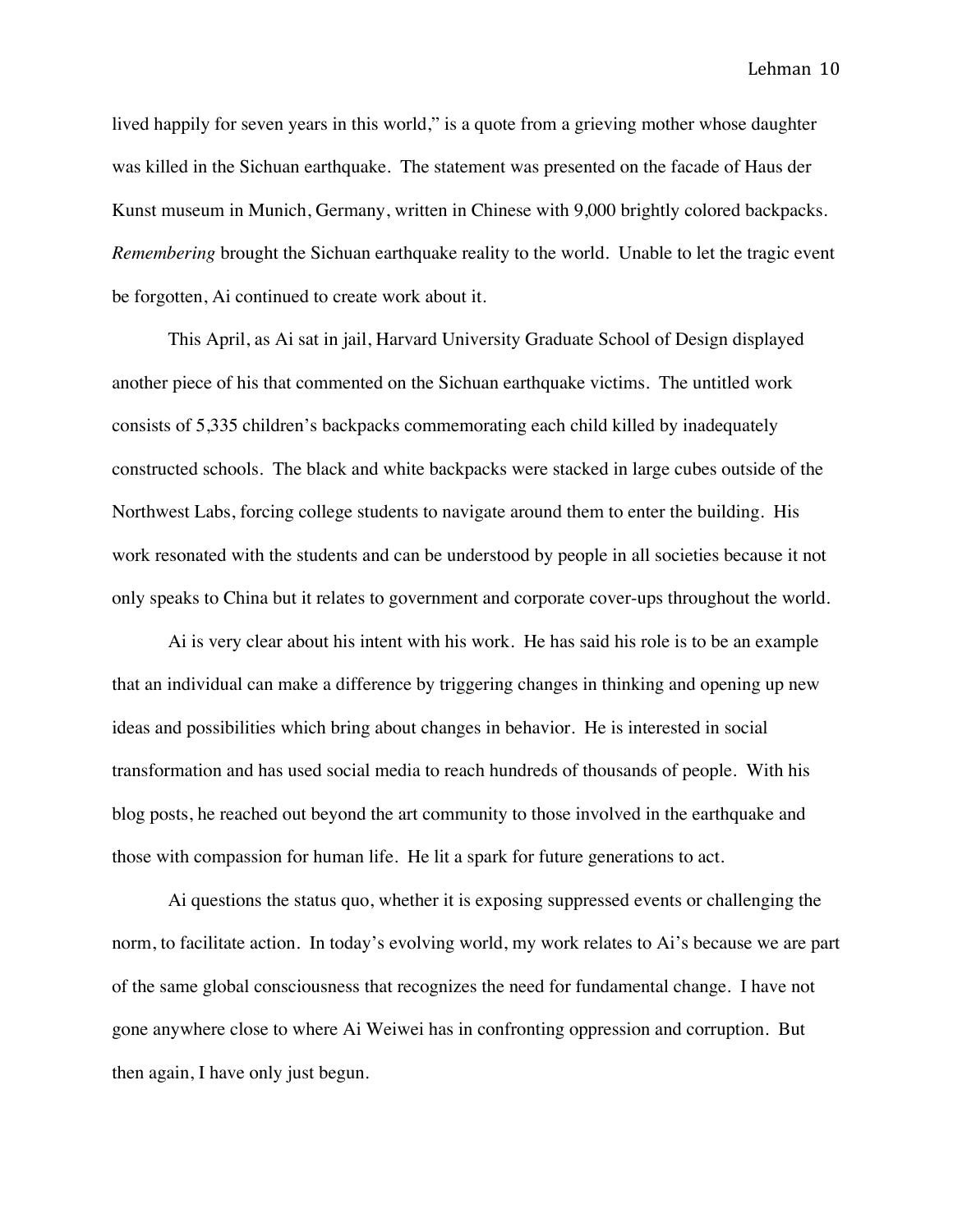Another individual who continues to question the status quo is Michael Ruppert the founder of Collapsenet. Collapesenet is an alternative news and information website dedicated to informing individuals about the change that is occurring. He is a bit of a doomsday naysayer, suggesting that society, as we know it, is in collapse because of the way money works and peak oil that occurred in 2005 (the point in time when petroleum extraction reached its peak.) One of his major messages is: Change the way money works or you will change nothing. The infinite growth paradigm is a way of thinking where our monetary system only works when it continues to grow. It is based on endless consumption and on a finite planet that is not sustainable. Why is it that after the attacks on September 11, 2001 President George Bush said we must continue to………shop? Yes, Shop. Why Shop? The answer is: we must support the infinite growth monetary paradigm at all costs.

Peter Joseph is a young forward thinker, filmmaker and founder of the Zeitgeist movement, a utopian movement concerned with the future of humanity. It describes itself as a sustainability advocacy organization, seeking a long term restructuring of human society, notably being opposed to money and advocating scientific decision-making based on available resources. His third movie, *Zeitgeist: Moving Forward* describes the resource-based economy. The system restructures cities and inventories all the resources on earth which are then distributed efficiently to the places of need (as opposed to our inefficient economic system that uses 6 calories of energy moving 1 calorie of food.) I think the system has its flaws, but I mention it because it provides an alternative way of thinking to the infinite growth paradigm.

Whether it is Michael Ruppert and Peter Joseph addressing our economic issues by advocating an alternative to our monetary system, Hamish Fulton or Andy Goldsworthy connecting with "the place" to acknowledge our environmental problems, Godfrey Reggio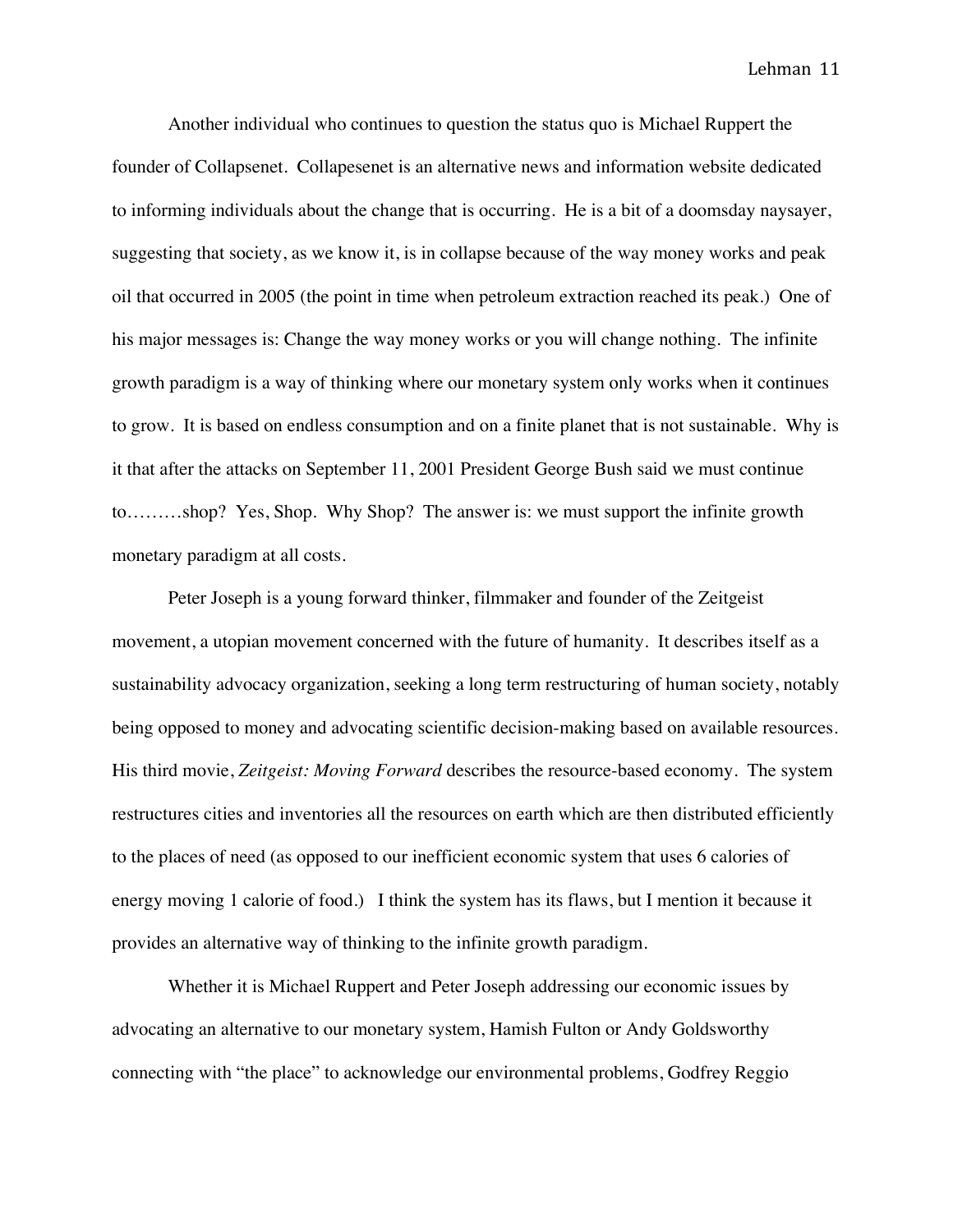addressing technology's influence on our society or Ai Weiwei tackling our political corruption problems by confronting politicians in his art, there is still an underlying fundamental problem that needs to be considered. Until we fundamentally change the way we think the changes are only superficial and temporary. The social, political, economic, educational and environmental problems are only branches on a tree and the roots need to be addressed. If we, as a whole, reconfigure our thinking to value life, then our actions will adjust accordingly, and the solutions will stem from those actions. Change is more important today than in the past because the stakes are higher: the world has been made smaller and more interconnected by technology, the economy is global and if nuclear warfare happens it could destroy all life.

So what am I doing to alter my life? Am I keeping within the system and voting for a different politician, recycling, driving less to conserve gas, volunteering at the local soup kitchen, putting my money in the market in a "green" company or some other form of change? Not necessarily. I feel like many of these changes are like the leaves on the tree I mentioned previously, only surface changes. It is like a new year's resolution to go to the gym to get healthier. It only lasts a short time. There is a difference between a new year's resolution and looking in the mirror and saying, "If I don't change I may not be here much longer or at least in a healthy capacity." The latter change is fundamental the former is not.

I am examining myself and recognizing the need to value life above everything else. I must say some surface changes have been interesting as they evolved. One big change has been my diet. You are what you eat and I eat healthier than I did in the past. I didn't wake up one day and decide I was this kind of eater or that kind of eater, it just evolved over a few years. I have chosen to participate in activities because I want to participate in them not because it's a job and I get paid to do them. How many health issues are stress-related due to jobs or our monetary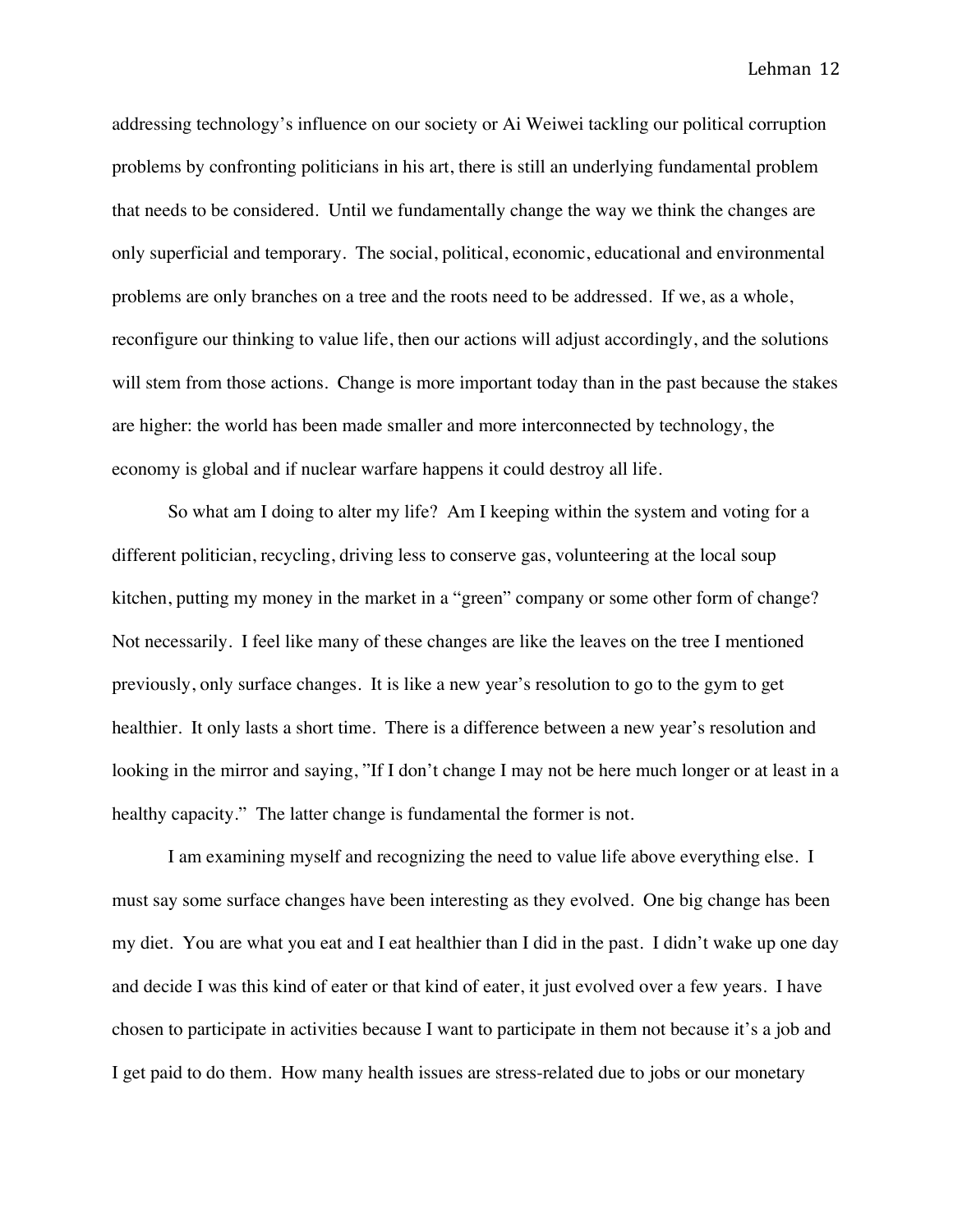system? Too many. So I am stopping to smell the flowers, literally, making an effort to slowdown and reconnect. I care and am getting involved as opposed to stepping away and thinking of myself. I am reconnecting with the local natural world around me, and that is giving me a different perspective on many issues. Trees and plants are living things, you know, not just resources for human consumption. And cows, pigs and chickens are animals not just livestock (stock or money that happens to be alive.) Am I out protesting animal rights or living in a tree? No, not yet anyway. I think those actions are necessary just like all the "Occupy" protests worldwide, but it is not where I am currently choosing to put my energy. Everyone has a place. And my place, so far, has been to take a good look at my person and make adjustment for the better of the whole, establish a community art center and found the Lancaster Creative Factory, an entity that cultivates creativity through education of the visual arts and craft. I believe the creative mind is a free mind and will solve any and all the problems of the world.

My thesis exhibit is a reflection of my thoughts and actions in regards to personal change. I use plant materials and technology in the installation to show my appreciation for both (although I don't fully understand either) and to comment that they are not separate. We, as humans, are natural and so is technology, but there is a disconnect in people that I talk with who think of themselves as separate from nature. We are not and we need to reestablish that man/nature connection. I use clay for what it is, the earth, and the ceramic pottery as a metaphor for all the indigenous cultures that value the earth and all the interconnections in their ecosystems. The other object or materials in the exhibition have significance along with their juxtaposition to other objects and materials.

To facilitate global social transformation, to make the world more hospitable for all life, I am evaluating myself and adjusting my thinking. That in turn changes my actions and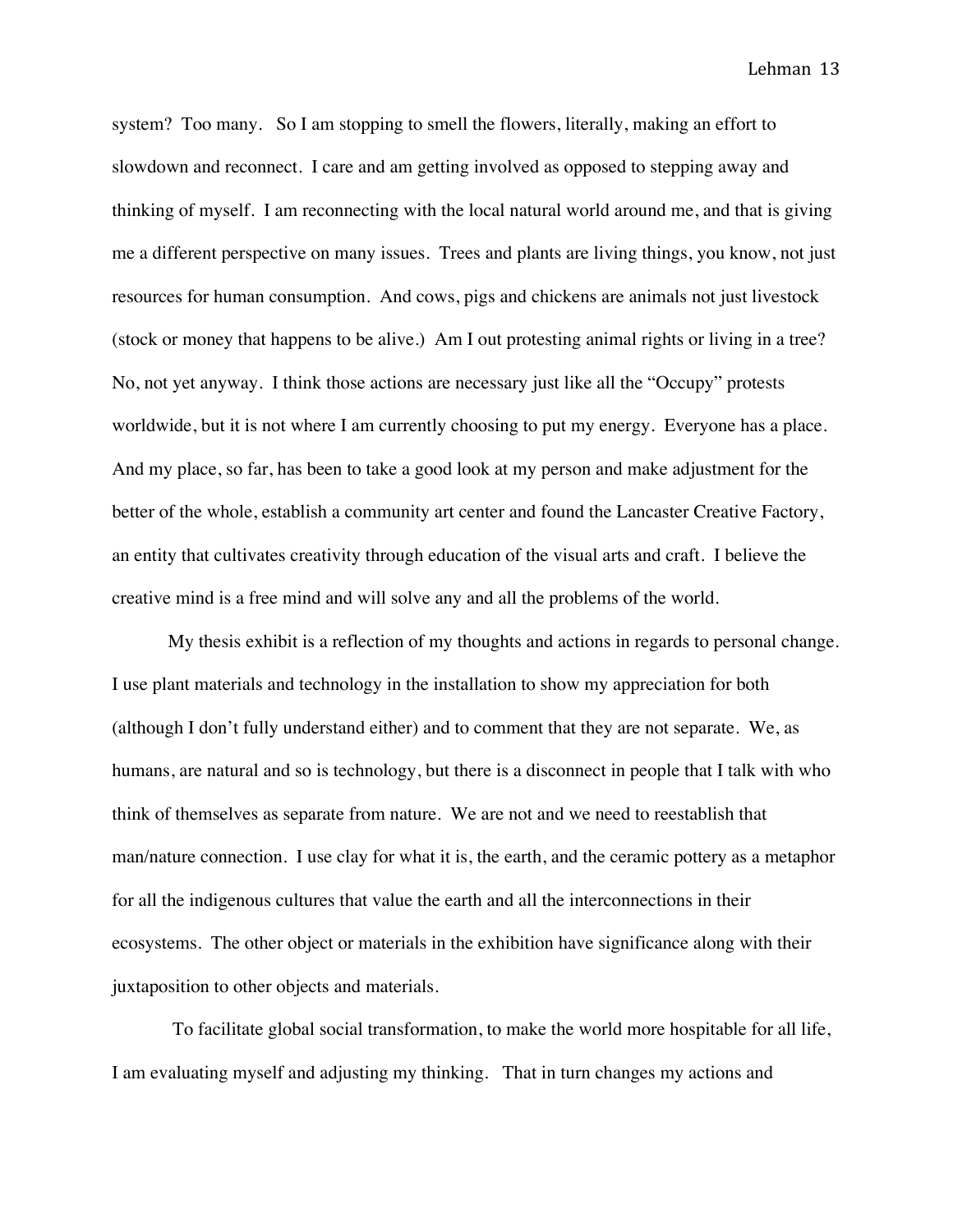behaviors. Then I use those thoughts and actions for the foundation of my artwork. The goal for my artwork is for viewers to question what they see and then question their own thinking in the hopes that they could find their own form of personal change. Personal change that stems from personal evaluation is the fundamental change that I feel is necessary for our human evolution to move us past our current dilemmas. I don't feel I can say it any better than it already has been said; in the words of Michael Jackson, "If you want to make the world a better place take a look at yourself and make a change."